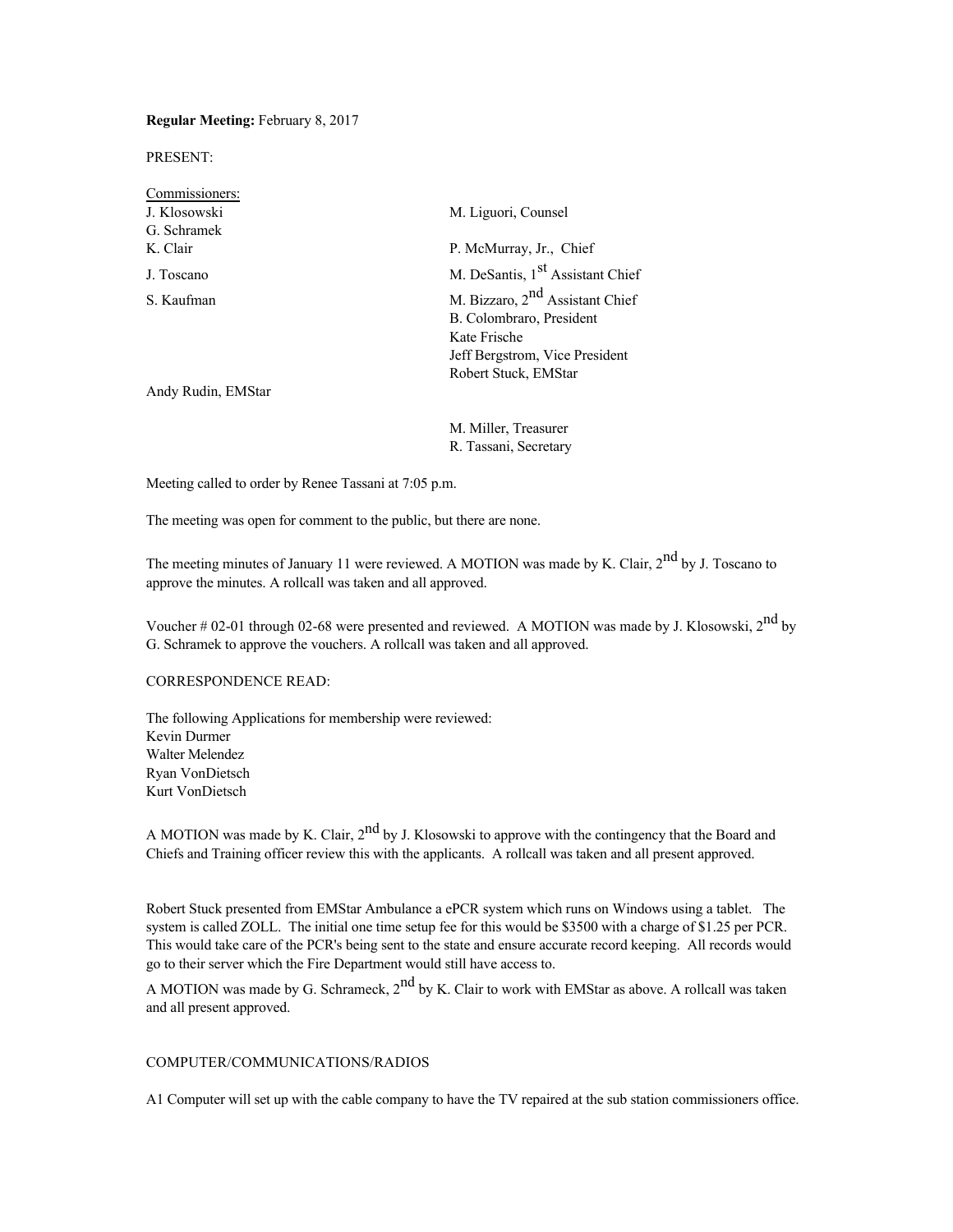A base and cable has been ordered we we can program the minitor V pagers.

11-8-3 will have to be reprogrammed once the Chiefs car is back from the body shop.

## **FACILITIES**

The elevator in the Main House is broken.

The Fire Department will purchase a frig and microwave will be purchased for the day room at station one.

#### FIRE AND EMS EQUIPMENT

Scott Packs will be tested. J. Klosowski has 2 Scott Packs and will be doing gear inspections along with Dave Beshears.

A MOTION was made by G. Schramek and  $2^{nd}$  by K. Clair that based on documentation provided by Chief McMurrary for surplus equipment that we can dispose of or sell. A rollcall was taken and all approved.

### FIRE ROADS

Signs are ready per J. Toscano

# FIRE PREVENTION

No new business.

INSURANCE CLAIMS/VFBL

There are 2 outstanding claims.

# LEGAL CONTACT/REPORTS

Mike Liguori spoke to the underwriters of VFIS and they will cover us as long as a the member is at a sanctioned firematic activity. If any member is injured on duty the coverage begins. The source of coverage is VFBL (workmens compensation). The firefighter can't sue the county for ordinary negligence, however, they can sue for gross negligence. There will be a one year contract which releases liability from the county and the district. A

MOTION was made by G. Schramek,  $2<sup>nd</sup>$  by J. Toscano to sign this contract for a one year period with the county. A rollcall was taken and all approved with the exception of K. Clair who abstained.

Gerry Schramek spoke with Dave Bruen who assured him that there would be coverage for those that would need it for errors and omissions. Also, if a member goes to a call and they do something negligent causing them to get sued, the member will be covered.

Mike Liguori will be drafting a zero tolerance letter for harassment.

## LOSAP

Officers and Deputy Chiefs were given 25 points under the LOSAP Program.

EQUIPMENT/FABRICATION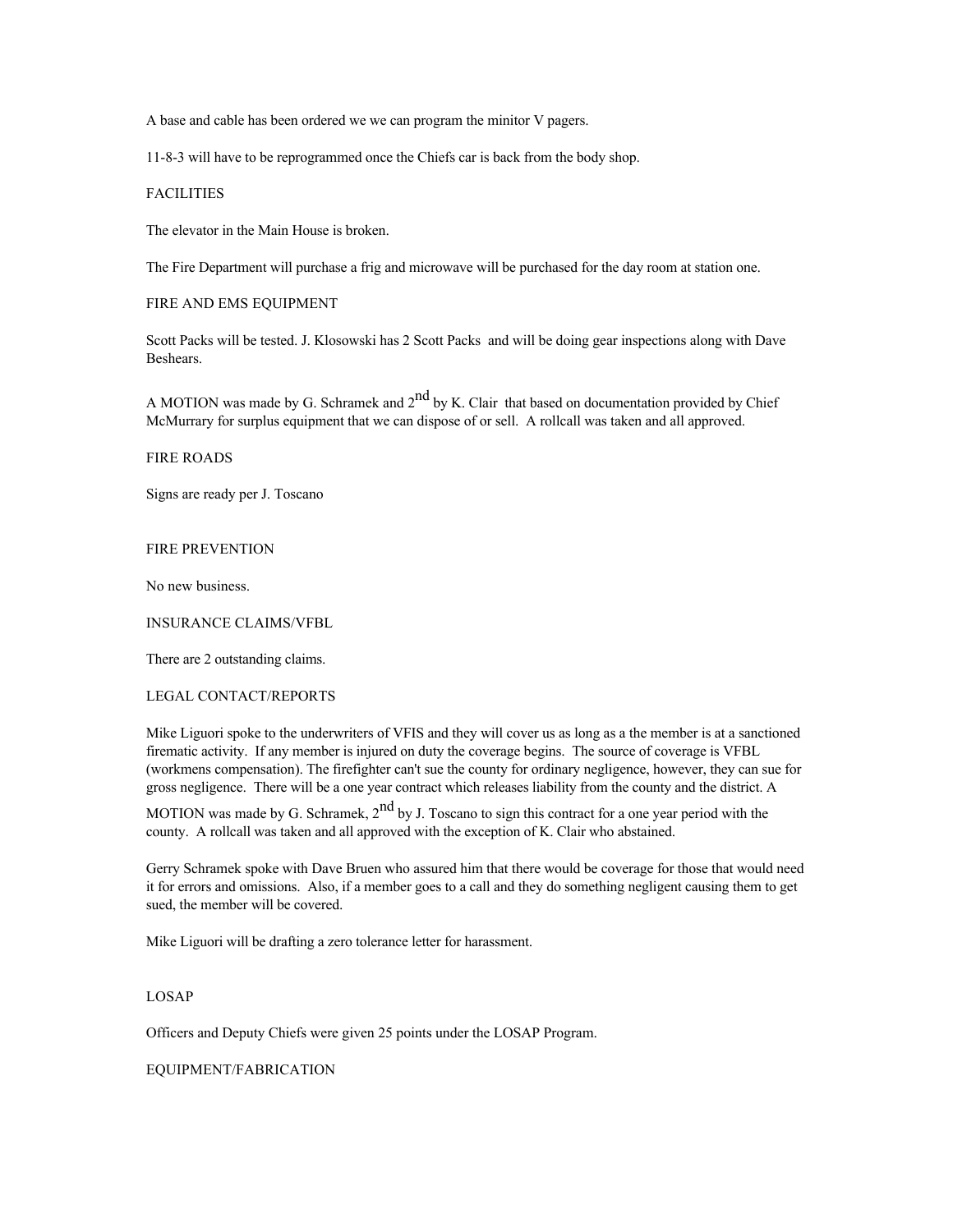# OSHA MANDATES

Blood Born and Mahatma –  $\frac{1}{2}$  the department took already.

# VEHICLE MAINTENANCE

Work orders will need to be submitted by Joe Dexter outlining specifically what work he did regarding his mechanics job and separate work orders outlining what time was spent and what was done for the maintenance part of his job.

Annual apparatus inspection/service, K. Clair is working with Joe Dexter.

|              | Beginning | <b>Ending Mileage</b>      |
|--------------|-----------|----------------------------|
| $11 - 1 - 2$ | 4260      | 6180                       |
| $11 - 8 - 3$ | 108,098   | 109,054 (January-February) |
| $11 - 1 - 3$ | 2.495     | 4,260 (December-January)   |
| $11 - 1 - 3$ | 4260      | 6130 (January-February)    |
| $11 - 1 - 3$ | 35,519    | 36,408 (Mike Bizzaro)      |
|              |           |                            |

#### RECRUITMENT AND RETENTION

No new business.

#### CHIEF'S REPORT

Classes are available for members through VFIS at little cost.

Physicals are being scheduled for March/April.

Just as information, Cleaners will rent out turnout gear for \$30 jacket/\$30 pants per member, per month.

Chief McMurray submitted a list of surplus supplies.

Chief McMurray requested needing Scan Snap system, he will price it out.

Old files in the chiefs office, can they be purged? This will be looked into. The attic needs to be gone through as well.

Chief looked into a course called Modern Firefighter. He would like to enroll 15 members at a cost of \$300 total.

A MOTION was made by J. Klosowski, 2<sup>nd</sup> by J. Toscano to approve this expenditure. A rollcall was taken and all present approved.

Chief would like to look into enclosing the back patio at station 1. He will price this out. Chief would like to purchase rain gear for those members that typically only drive.

The Nutbusters is scheduled for March 12, 2017. The Putnam County Volunteer Fire Association is May 22, 2017.

Mike Neuner Memorial Training is June 3. It likely will be held at BHS but we will need insurance, G. Schramek will look into it.

There will be a Special Meeting with KG&D Architects on February 13, 2017 at 7:30 p.m. at the Main House. Financial Leasing to be discussed at this meeting.